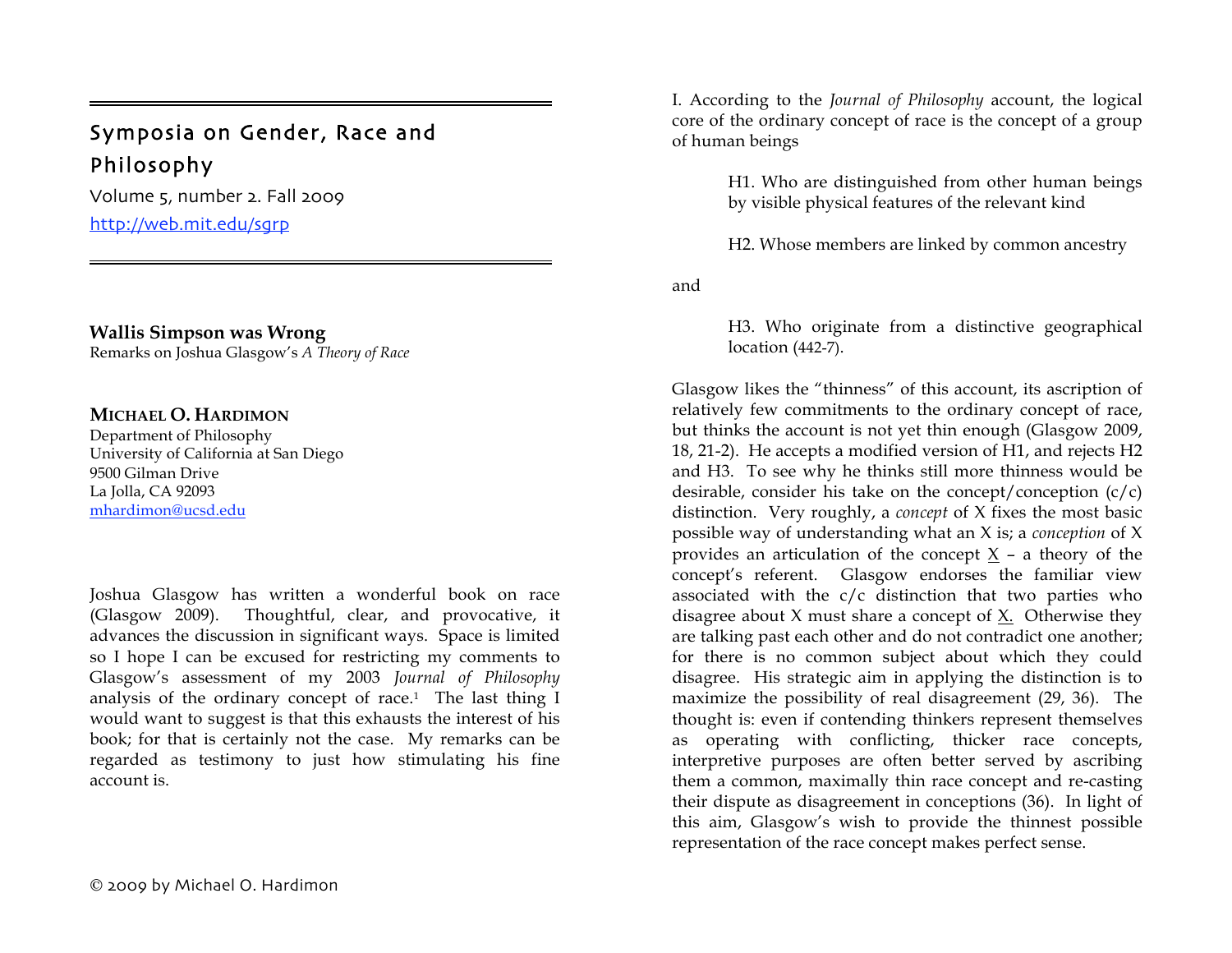Two other features of Glasgow's approach require our attention. First, Glasgow believes the application of the c/c distinction can be facilitated by the deployment of the notion of a non-negotiable proposition (24-5). A non-negotiable proposition specifies a feature that must be applied to X if X is to be properly counted as falling under concept C. Glasgow introduces this idea by appealing to the intuition that certain elements in conceptual analysis *should be non-controversial* (24- 5). The animality of horses is his example. If someone maintains that horses are plants, Glasgow will conclude that the person doesn't understand what a horse is or is using the word 'horse' in an idiosyncratic way (22-3). The idea seems to be roughly that if a proposition P, ascribing feature F to X is non-negotiable, then F belongs to the concept X. If P can be controverted then, and if  $F$  applies to  $X$ ,  $F$  is part of the conception of X. Second, although Glasgow thinks the exercise of philosophical reflection is necessary to determine the content of the ordinary concept of race, he holds that reflection alone cannot definitively establish its content (38, 55-6, 58). Every ascription of content to a concept – including those made through non-negotiable propositions – ought ideally to be confirmed by consulting experimental data (38, 62). Without such backing, the conclusions of philosophical reflection lack a substantive foundation.

II. To lay the groundwork for my response, I'd like to argue for two critical claims. Glasgow (1) fails fully to appreciate the possibility of disagreement about concepts and (2) fails to register the likelihood that competent speakers may lack an explicative understanding of the ordinary empirical concepts they competently use.

In developing these points, I move into the controversial waters of the philosophy of language. I do so hesitantly since I don't regard myself as a philosopher of language. If, as Glasgow suggests, the plausibility of my account does not

depend on controversial claims in the philosophy of language, that's more than fine with me. But to respond fully to his discussion of my view and to bring out the differences between our positions, I need to clarify my methodology, which draws strongly on the work of Tyler Burge. I appreciate Mallon's caution about the desirability of avoiding reliance on controversial positions in the philosophy of language (17), but my own path in working on the ordinary concept of race has made it unavoidable.

1. As for full appreciation of the possibility of conflicts about concepts, consider Glasgow's preferred candidate nonnegotiable proposition *that horses are animals.* This proposition, he tells us, "should be non-controversial" (24-5). Now, as long as the 'should' is taken as purely subjective, I'm on board. I too think it would be nice if people accepted that horses are animals. Truth be told, I find people who don't accept it, well, irritating.

That said, it seems to me that, contrary to Glasgow, the animality of horses *is* something that *can* be intelligibly disputed (25).2 Coming up with a story making the grounds of dispute plausible would require a prodigious exercise of philosophical imagination, but it is by no means impossible. *Contra* Glasgow again, I do not think someone who denies that horses are animals would necessarily have stopped talking about horses (cf. 25). Suppose our perverse friend claims that Trigger is a plant. The fact that 'Trigger' refers to the Lone Ranger's horse makes it clear that she is talking about *horses* and not *shmorses* (25). We can suppose she is cognizant of familiar horse truisms but regards them as mistaken. Perhaps she holds a non-standard theory about horses, one that includes a non-standard conception of the concept HORSE (Burge 1986, 710-1). Nonetheless she is wrong about horses. This does not however entitle us simply to dismiss her oddball views. If we did, we would be guilty of dogmatism; for she has succeeded in bringing the animality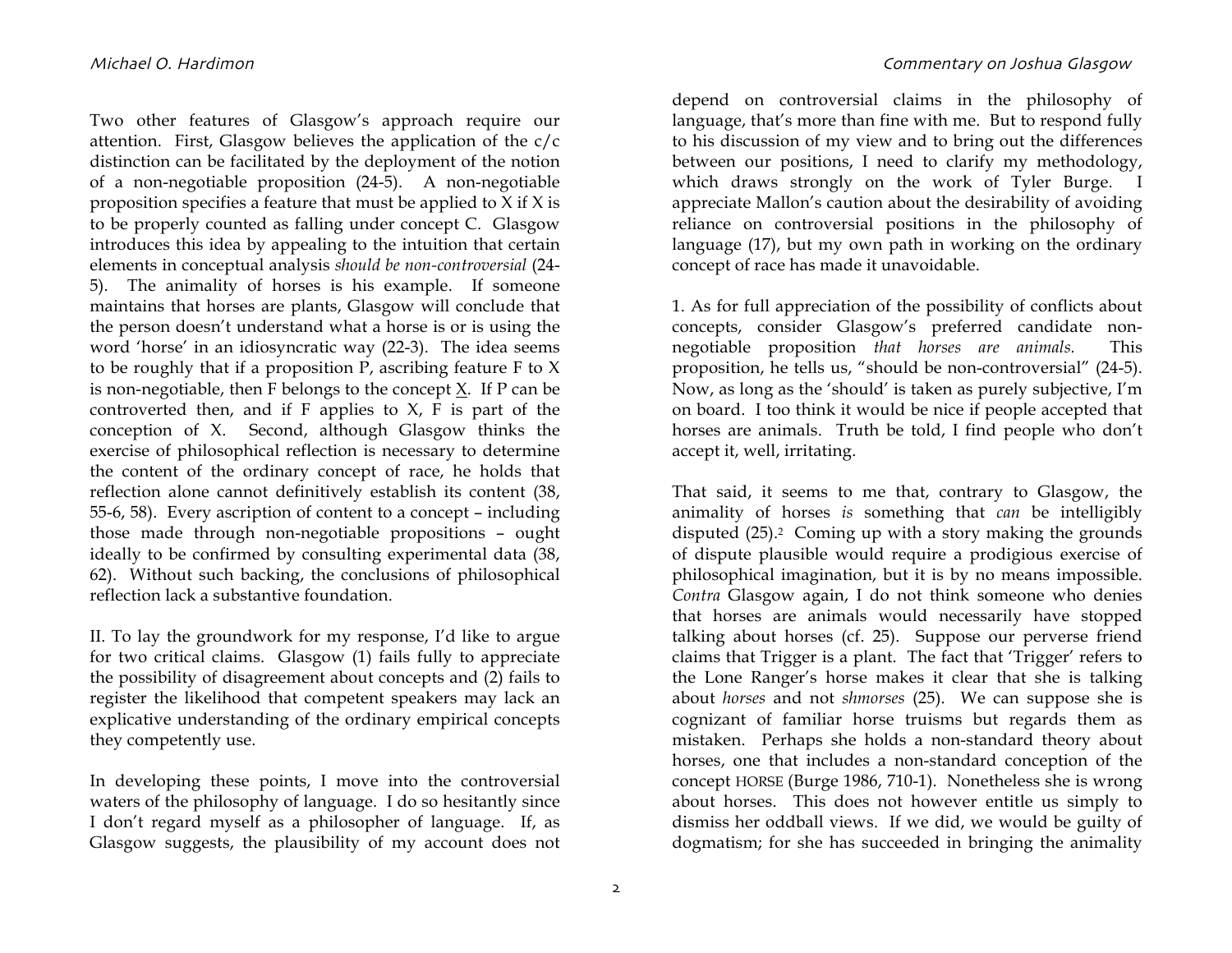of horses into question. We ought, accordingly, be willing to consider her position and provide arguments in response. "Non-negotiable propositions *can* be brought into question – and indeed brought into question "for me" in the sense that I may be intellectually obligated to respond to challenges. Propositions specifying core features of concepts are not immune to controversion.

As for the concept of race, it is difficult to imagine a core claim about its content that has not been controverted. In my opinion it "should" not be controversial that the concept purports to be about things biological. But it is. There are, alas, competent users of the word 'race' who deny it.

I don't have any objection of the general strategy of recasting disputes that are couched in the language of conflicting concepts of race as disputes about conceptions of race, when possible, but my worry is that Glasgow's policy of trying to find a specification of the concept of race thin enough for everyone to agree on runs the risk of occluding the possibility (and fact) of what might be called *ground floor disagreement* – disagreements at the concept-level that cannot be commensurated by the attribution of a common concept. The race debate shows that there are such disagreements.

In my *Journal of Philosophy* article on the ordinary concept of race I argued that the claim that races have essences is *better* understood as an articulation of the ordinary *conception* of race than as a specification of the ordinary *concept* of race. I can motivate the point I am trying to make here by observing that an essentialist could intelligibly reject this interpretation, holding that the ordinary *concept* of race *is* essentially essentialist and that what I presented as the ordinary concept of race (as specified by the logical core) is really a reduced race concept that must be understood as a replacement for the ordinary concept. I believe it can be shown that essentialism can be abandoned without abandoning the ordinary concept of race, so there's an answer to this objection. My present concern however is simply to indicate that the scope of possible disagreement extends into concepts themselves in a way I fear Glasgow may not appreciate.

When disputes run this deep it can be difficult to determine whether two parties really disagree or are actually talking past one another. An obvious question is how can commonality of subject matter be preserved when there is no agreed upon shared concept. Ways in which this can be done include: appeal to common use of an identical word form, common acknowledgement that the concept in question (whatever its precise content is) is the intended subject matter of putative truisms, bipartisan agreement about what count as relevant examples, and common acknowledgment that certain claims are held to be truisms about the examples.

2. Turning to the claim that Glasgow fails to appreciate the likelihood that people may lack an explicative understanding of the ordinary empirical concepts with which they operate, I start by noting his apparent reluctance to ascribe a lack of understanding or misunderstanding to competent users of the word 'race'. He may be motivated by an admirable concern to show due respect for ordinary speakers and for the understanding exhibited in competent use. My hunch is he is forced to deny that speakers misunderstand the ordinary concept of race because he does not distinguish between the kind of understanding exhibited by competent use of a term and the kind of understanding required to arrive at a correct characterization of a meaning of a term – a distinction emphasized by Tyler Burge (1986, 713; 1989, 660, 661).

Both kinds of understanding require familiarity with ways in which the term is used and with the examples to which it is applied, but the conditions of *explicative understanding* are far more demanding those of *understanding in use*. The former requires an ability to reflect upon and objectify one's use of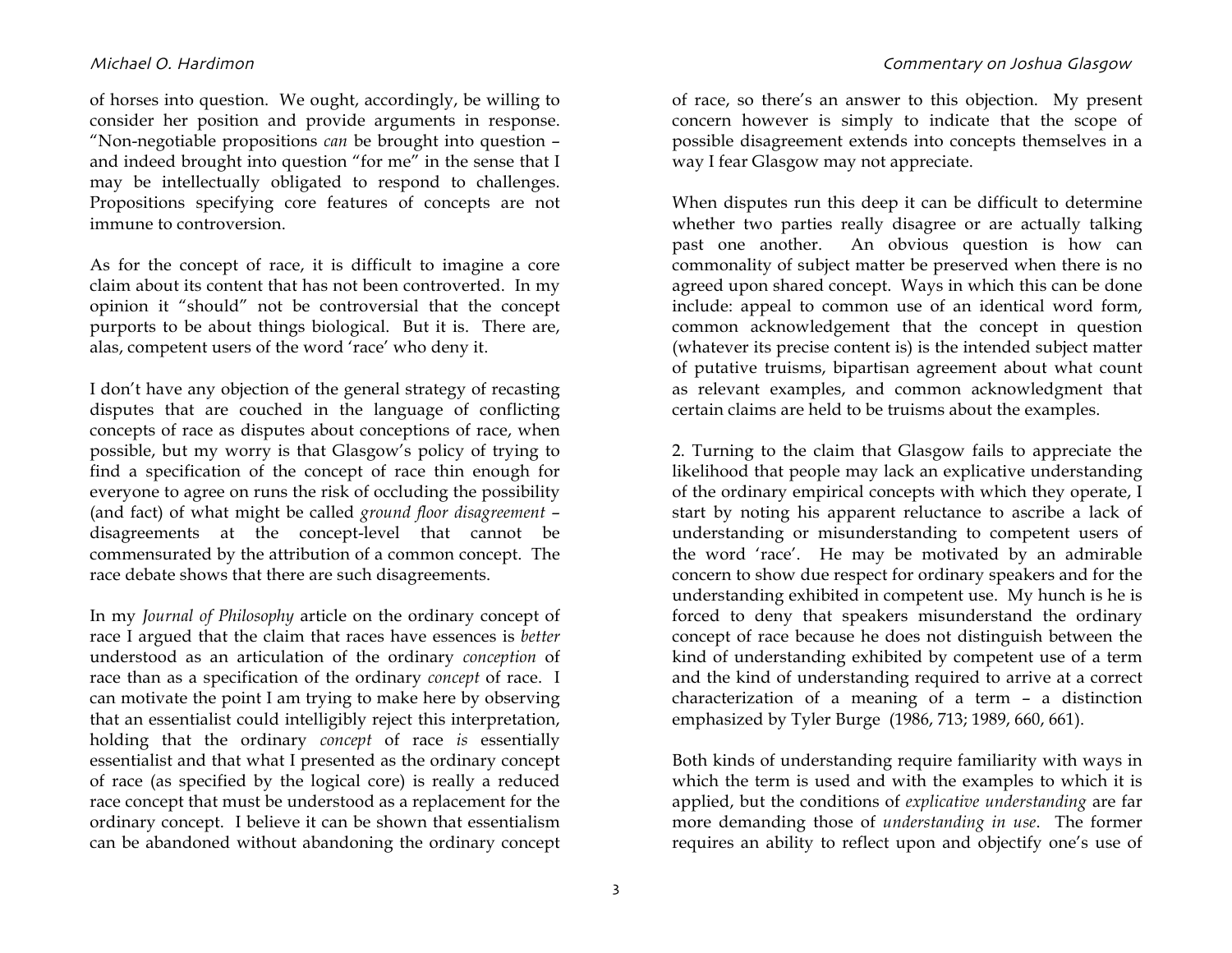the term and the conditions governing that use. The latter does not. Once the distinction between the two sorts of understanding is drawn, it becomes clear how it is possible to attribute failure to understand of a concept without denying competence in use. One attributes a failure of *explicative* understanding. It seems to me that a rich appreciation of the possibility of such failures is a precondition of fully grasping the debate about the ordinary concept of race.

The possibility that speakers may lack explicative understanding of concepts they competently use can be motivated by the observation that the concept that concerns us when we are interested in the ordinary concept of race is *a communal* concept. Glasgow's emphasis on the importance of determining "what *we* mean by 'race' "suggests that he shares this view (42, 43, 51). Communal concepts are distinguished from idiolectic concepts (Burge 1993, 315, 319). The content of the latter is fixed by an idealization of the individuals' use. The content of the former is not. Communal concepts cannot be identified with what terms used to express them *mean for the speaker* (Burge 1993, 316). They must be also distinguished from the *conceptions* individual speaker associate with them.3 The existence of a gap between individual use (and reflection) and communal concept helps to explain how individuals can lack explicative understanding of certain concepts they use.4

Another factor that helps to explain the possibility of explicative misunderstanding is the fundamental fact that determining the content of ordinary empirical concepts is not easy. Meanings are not transparent. Understanding one's own language can be difficult. This is especially true with when it comes to the ordinary concept of race. That concept, freighted as it is with politics and emotions and connected as it is to a broad range of complex conceptual and empirical questions, and beset as it is with collateral issues is particularly easy to misunderstand. We shouldn't be surprised to find that many or even most competent speakers exhibit a lack of explicative understanding of it.

III. I am now in a position to respond to Glasgow's assessment of the three elements I take to be essential to the ordinary concept of race.

1. According to H1, the logical core of the ordinary concept of race is *inter alia* the concept of a group of human beings distinguished from other human beings by visible physical features of the relevant kind. Glasgow basically accepts H1. He correctly notes that its formulation is vague and helpfully recommends a precisification (33). My own preference would be to recast H1 as holding that the logical core is *inter alia* the concept of a group of human beings who *as a group* are distinguished from *groups* of other human beings *by patterns of* visible physical features of the relevant kind.

Now if anything about the ordinary concept of race is obvious it is that differences in patterns of visible physical characteristics such as skin color, eye shape, and hair form figure in its determination. Glasgow shares this intuition.5

Obvious though H1 is, however, there *are* writers who deny it. Jared Diamond is perhaps the best-known example (Diamond 1994). He maintains that it possible to base a genuine racial division on the basis of invisible features such as possession (or absence) of anti-malaria genes or the enzyme lactase alone. He speaks of Swedes as belonging with Fulani in the "lactase-positive race," and most African "blacks," Japanese, and American Indians as belonging together in the "lactase-negative race."

Diamond's rhetorical genius lies in the subtlety with which he teaches the reader a new, non-standard way of projecting the word 'race'. He introduces the novel language game of applying the word 'race' to divisions based on any arbitrarily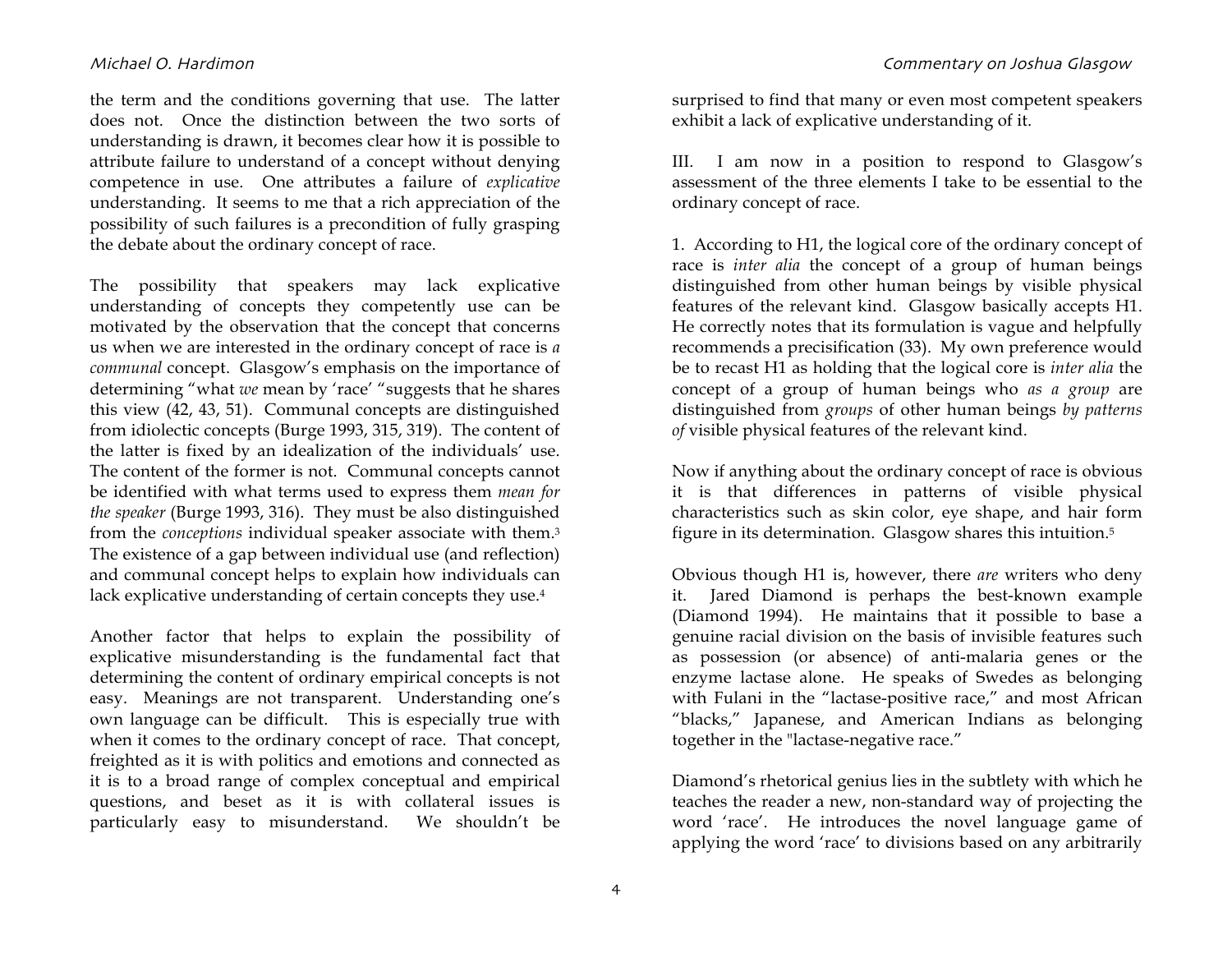chosen characteristic, without alerting the reader to this fact. And he surreptitiously invites readers to slide from the sound idea that the (application of the) concept of race is arbitrary (in many contexts) to the deeply erroneous idea that the concept itself is completely arbitrary in the sense that the features that go into the determination of the racehood of groups is completely arbitrary.

Now in my opinion Diamond gets it wrong about race. His putative examples of "races without color" are not genuine races. Nor are they plausible candidates for racehood. It is quite evident that the so-called "lactase-positive" and "lactase-negative races" are not *races* in the relevant (ordinary) sense of the word. They simply are not the sort of groups we call "races" when using the word 'race' in the ordinary way, and the reason for this is that they are not distinguished from other racial groups by differences in their patterns of visible physical characteristics.

In baldly denying racehood to the "lactase-positive" and "lactase-negative races," I am inviting readers to consult their own intuitions. I am asking them to determine whether on reflection they agree. Should they agree, I have a hermeneutic hook. Should they not, I must look for another hook. It is not question begging to deny that Diamond's putative races are real races provided it is done in this spirit. It would not be question begging to say "Come on, those aren't genuine races" to Diamond himself if said with the intention of inviting reflection.

Now of course, Diamond might not play along. For one thing he might have the opposite intuition. And he might not acknowledge – or have – the intuition I would like to elicit. This could be because new intuitions associated with the novel projected use of 'race' introduced in "Race without Color" mask or replace older intuitions – intuitions shared by most competent users of the word 'race'. Access to the

relevant intuitions might also be blocked by his conviction that the determination of which groups are races is a purely arbitrary matter.6 I could not of course reasonably expect Diamond to be moved by any of my diagnostic speculations. If I wanted to convince him I would have to try something else.

I might try presenting him with prominent examples of traditional racial divisions: e.g., Bernier's, von Linné's, Kant's, and Blumenbach's – on the plausible assumption that these are examples of divisions we intuitively regard as racial (Bernier 1684/2000; von Linné 1806/1997; Kant 1777/2000; Blumenbach 1865/2000). I might ask him whether these divisions support any generalizations about differences in patterns of visible physical differences between the groups that are represented as racial. I might repeat this process asking him to reflect in the same way about the Big Three and the US Management and Budget Five. I would ask if there is a single candidate racial group among any of these examples that is not distinguished from some other candidate racial group by differences in visible physical features. I would also ask if he could come up with any racial division that does not appear to be wholly made up that does not make reference to visible physical characteristics. If this did not persuade him the dialectic would just have to continue. The fact that someone does not share a particular intuition does not bring the conversation to a crashing halt.

It's not clear to me that there is any purely "objective" way of *proving* that a concept contains a given element that does not appeal to intuition or call for reflection. My own view is that the meaning of ordinary empirical terms and the content of ordinary empirical concepts is determined *through reflection* by a *dialectic* that attempts to arrive at a fit between characterizations of examples of entities to which the term or concept purports to apply and specifications of the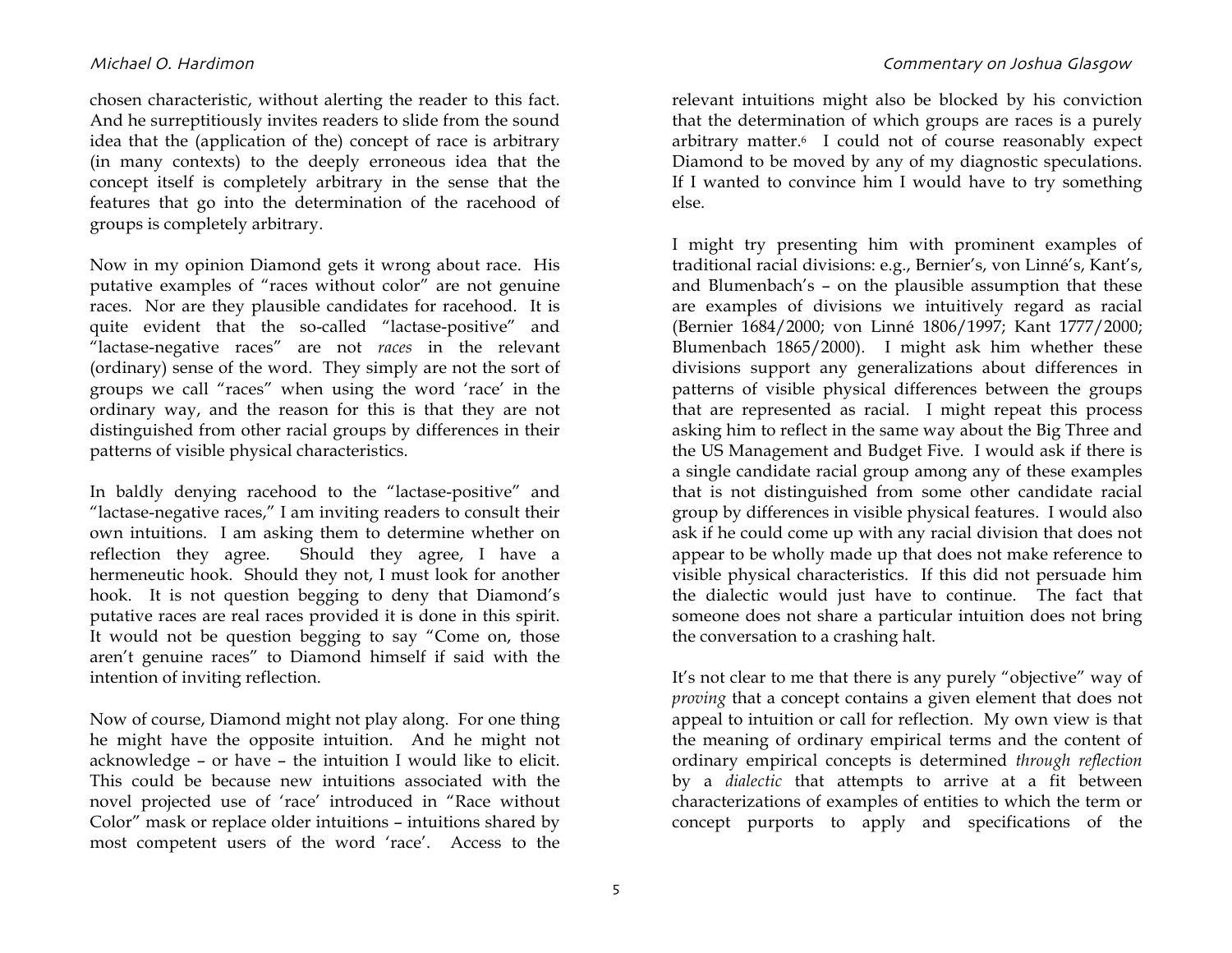characterizations that select the examples and an agreement about this fit among competent speakers.7

My understanding of reflection equilibrium differs significantly from Glasgow's. Personal intuitions are in no way privileged in the search (cf. Glasgow 2009, 55). The relevant intuitions are not personal in the sense of being intuitions concerning what the term *means for me*. They concern communal use and meaning, and acquired through participation in the community. Anyone's intuitions can be challenged and corrected. Mischaracterization of the examples or misunderstanding of communal practice are perennial possibilities. Speakers are responsible for correctly characterizing communal practice. They are also responsible for correctly characterizing the entities to which their terms purport to apply. The fact that characterizations of meaning are sensitive to empirical fact means that it is not the case that intuitions constitute the *final court of appeal* in this process (58). Inasmuch as the process of reflective equilibrium looks out to the physical and social world it cannot properly be called solipsistic (56).

Individual speakers participate in the process as insiders (Burge 1986, 703). The language they seek to understand is not foreign and unknown. The meanings they seek to identify are meanings of terms they competently use and understand. Their intuitions have the presumptive (and defeasible) authority of intuitions of competent generic speakers.

The process is at root social, even when carried out in isolation. Individual reflection must take the intuitions, challenges, and corrections of other speakers into account and must be understood as a part of a larger communal, transgenerational process of reflection aiming at correct characterization of the examples and agreement in reflective judgments by the most competent speakers. Correctness is

established by reflective acceptance. Claims to correctness are open to criticism and revision. Challenges to correctness are met by invitations to further reflection and a willingness to reflect further oneself.

2. One general question I have about Glasgow's wish to jettison H2 and H3 is whether he thinks there is anything objectionable about them other than the fact that some people are disinclined to accept them. Ordinarily when we object to an account as being too thick, it is because there is something objectionable or problematic about the thick-making components.8

3. That H1 secures assent more readily than H2 and H3 should come as no surprise. It is a mistake to think that every element of a given concept will be as easily identified as any other. The identification of some elements may call for substantially more reflection than others.

As to why H1 secures assent more readily than H2 and H3, my guess is that it is because it functions as the epistemically primary definition for most speakers (Burge 1993, 314). H2 and H3 are best understood as components of a metaphysical definition of the ordinary concept of race (Burge 1993, 314). Interestingly H1 does double duty as a component of both epistemic and metaphysical definitions. H2 and H3 do not attempt to specify conditions speakers treat as most basic for applying the concept of race. They instead purport to represent basic features of the concept – features that underlie those listed in H1.

One reason for counting H2 and H3 components of the ordinary concept of race is that they provide a principled metaphysical characterization of the sort of visible physical traits that belong to the patterns of visible *traits of the relevant kind*. The traits that count as relevant are first of all biological traits passed down from parents to children. Even before the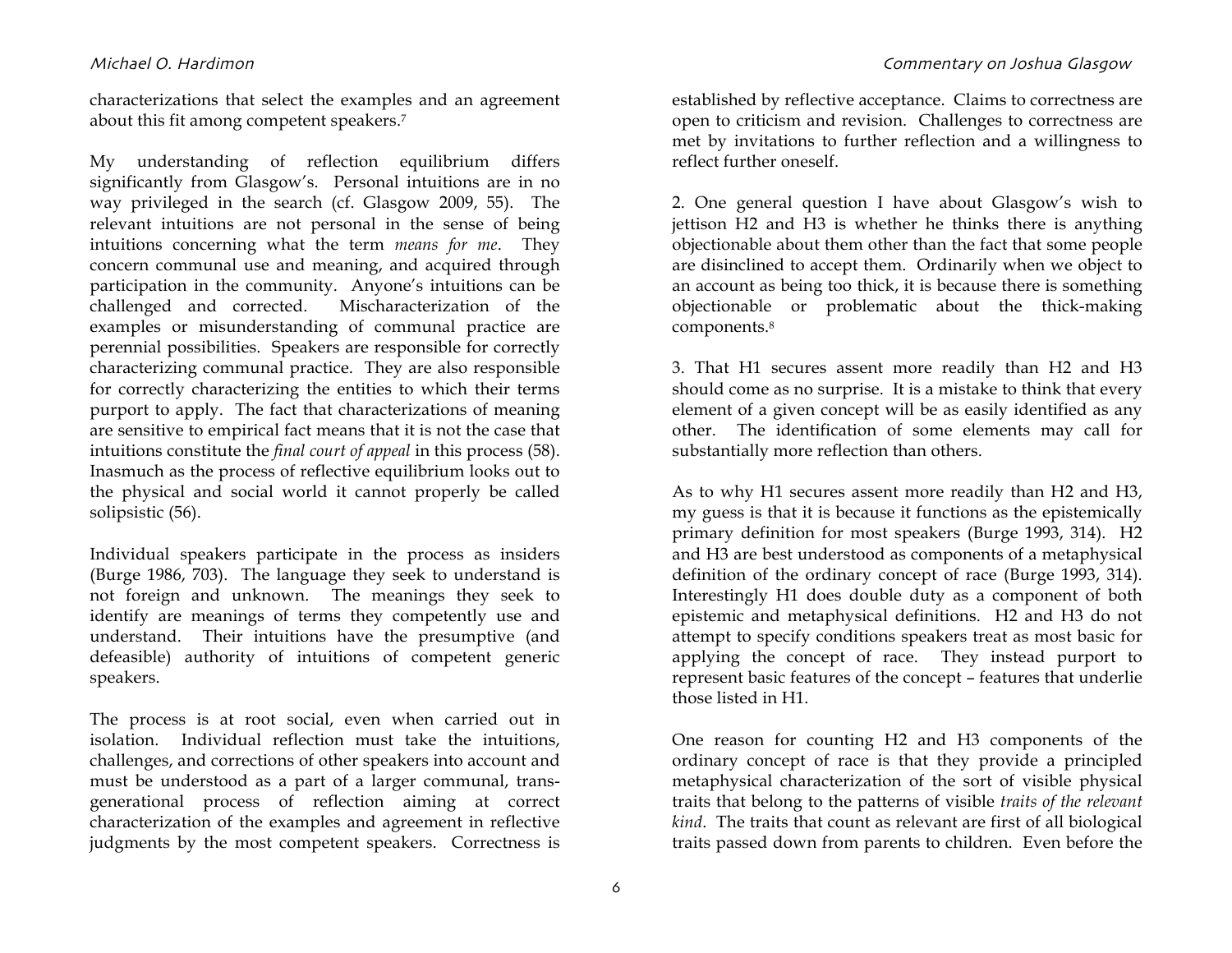discovery of genetics, it was widely recognized that offspring tend to inherit the visible physical features of their parents including racial ones. H2 points to a partial explanatory ground of H1. When individuals exhibit the visible physical traits associated with the race to which they belong, it is because they have inherited them from their parents. The traits that count as relevant are secondly, traits that are associated with distinct geographical regions. The groups exhibiting visible physical traits of the relevant kind originated in different continental and quasi-continental regions. The different geographical regions have distinct climates and environmental conditions which are likely to have figured in the development of those patterns. The differences in geographical locations can be thought of as markers of factors figuring in the explanation of the differences in the patterns referred to in H1.

Inclusion of H3 in the specification of the content of the ordinary concept of race might be regarded as optional given H1 and H2. Since the relevant ancestral groups (those exhibiting patterns of visible physical differences of the relevant kind) do in fact originate in different geographic regions, if groups satisfying the two first conditions are picked out, the relevant differences in geographic origin will in effect have been included. But insofar as H3 represents markers of salient components of the explanation of the morphological differences referred in H1, it is illuminating to include it in the specification of the concept. Recognition of the geographical differences referred to H3 (and the associated climatic conditions) may also contribute to the identification of the relevant physical characteristics.

A further reason for counting H2 and H3 along with H1 as components of the ordinary concept of race is that taken together they pick out what appears to be an identifiable biological phenomenon: *morphological differences corresponding to differences in continental ancestry*. For present purposes I bracket the issue of whether this phenomenon establishes the existence of races or reality of race. I do, however, note that the phenomenon appears intuitively to be *unified*; there is a clear intuitive sense in which it is one.

This existence of this phenomenon (supposing it does exist) is presumably contingent in the sense that had the world been different it would not have come into existence, but there is nothing arbitrary about the selection of H1-H3 in characterizing the phenomenon. The circumstance of H1 is required for morphological difference. The circumstance of H2 is required for ancestral difference. The circumstance H3 is required for geographical difference.

Neither H2 nor H3 are immediately given features of the phenomenon. The *formation* of the concept of race required empirical investigation that went beyond recognition of differences in patterns of visible physical differences. It required understanding that these differences were associated with differences in ancestry and differences in location of geographical origin.9 It also required grasping the differences in patterns of visible differences, differences in ancestry, and differences in continental ancestry *as a unity*.

The reflection required for the full *explication* of the ordinary concept must fully characterize the phenomenon to which the concept purports to apply. This is a consequence of the idea that the explication of meaning proceeds through an attempt to arrive at a factually accurate characterization of the examples to which the concept in question purports to apply. To be adequate the characterization must be complete. This entails that explicative reflection cannot stop with recognition of differences in patterns of visible physical characteristics but must also take up differences in ancestry and continental origin.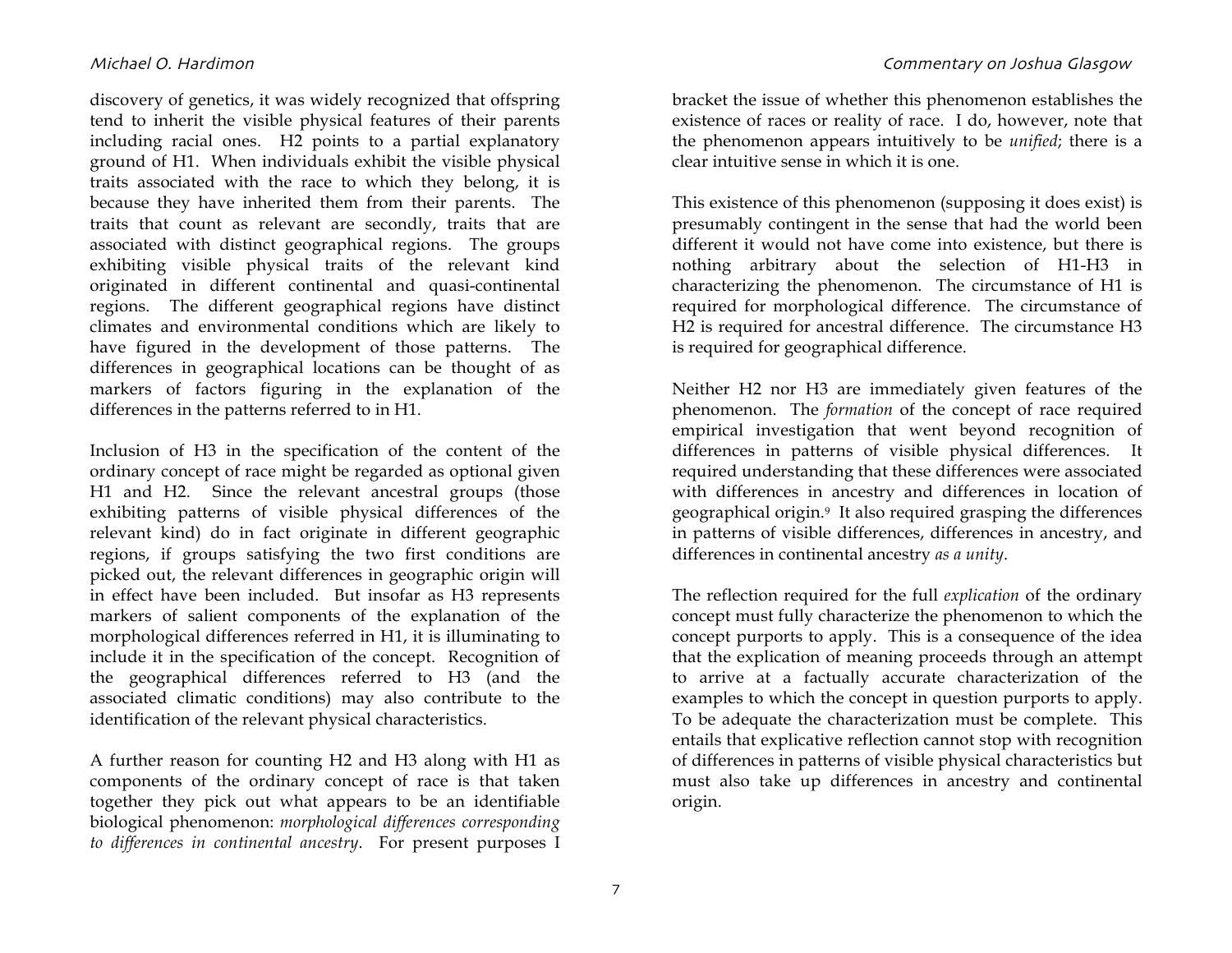4. I'd like to close my discussion by presenting a slight variant of Glasgow's Twin Earth example. Let's imagine that individuals on Racial Twin Earth exhibit exactly the same range of phenotypes of the relevant kind (those associated with African, Asian, and European, etc., ancestry) that we do. That is, for each continental ancestry-related phenotype on Earth, there is a corresponding type-identical phenotype on twin Earth (cf. 32).

What distinguishes the twin Earth phenotypes that correspond to continental ancestry related phenotypes found on Earth from the phenotypes to which they correspond is that the twin Earth phenotypes do not reflect ancestry. Individuals on twin Earth are linked *only* by similarity of visible appearance (32).

Since the twin Earth phenotypes are *ex hypothesi* typeidentical to phenotypes we call "racial" on Earth, I can understand the inclination to call the Twin Earth phenotypes 'racial'. But let's examine the state of affairs on twin Earth more closely.

We can start by supposing that white-skinned parents on twin Earth have brown-skinned kids, yellow-skinned parents have white-skinned kids, and brown-skinned parents have yellow-skinned kids. Now let's suppose that the color relation between family members is even less systematic than that. Suppose the human species on twin Earth is colorpanmictic. The skin color of kids would (at least loosely speaking) be completely unpredictable. It would be statistically normal that twin Earth siblings did not share the same race-like phenotype. Notice that the people in twin Africa, Asia, and Europe would not collectively look *exactly*  like the people in Africa, Asia, and Europe at all (32). There wouldn't be a dominant phenotype on these or any other continent.

Now the question: Would it be intuitive to call the twin Earth groups formed by phenotype similarity individuals r*aces*? My own intuition is that it would not. The twin Earth groups aren't the kind of groups we call "racial" We ordinarily think of "race" as something that is transmitted from parents to children. Racial groups are ancestral groups. Consider the examples we looked at in discussing H1. The ordinary concept of race is a historical concept. The phenotype-linked groups on twin Earth lack the trans-generational "glue" we expect races to have. Individual races are not only thought of being linked synchronically by resemblance in patterns of visible physical characteristic but also as being linked diachronically by relations of descent. Although we can *call* the relevant phenotypic differences on twin Earth "racial" it is by no means clear that they are *racial* in the ordinary sense of the term.

III. It seems to me that the ordinary concept of race as specified by the logical core (minimalist race) is probably as thin as you can get without becoming anorexic. I do think that taking H1(or H1\*) alone as Glasgow recommends has its uses. It can be deployed as a reduced specification of the ordinary concept of race – one that will more readily secure acceptance than a representation of the concept that includes H1-H3. But what H1 (or Glasgow's H1\*) taken by itself amounts to is a kind of abbreviated representation of the ordinary concept of race specified by H1-H3. H1 is a discursive Trojan horse. If you pick out groups characterized by H1 (which exhibit patterns of visible physical characteristics *of the relevant sort*), the groups you pick out will automatically satisfy H2 and H3. The patterns won't be of the relevant sort unless the groups have different geographical ancestries. H1-H3 provide a fuller specification of the ordinary concept of race than H1 taken alone. I have tried to indicate why we need not find the resistance H1-H3 may meet troubling. Competent speakers' explicative understanding of the ordinary concept of race is likely to be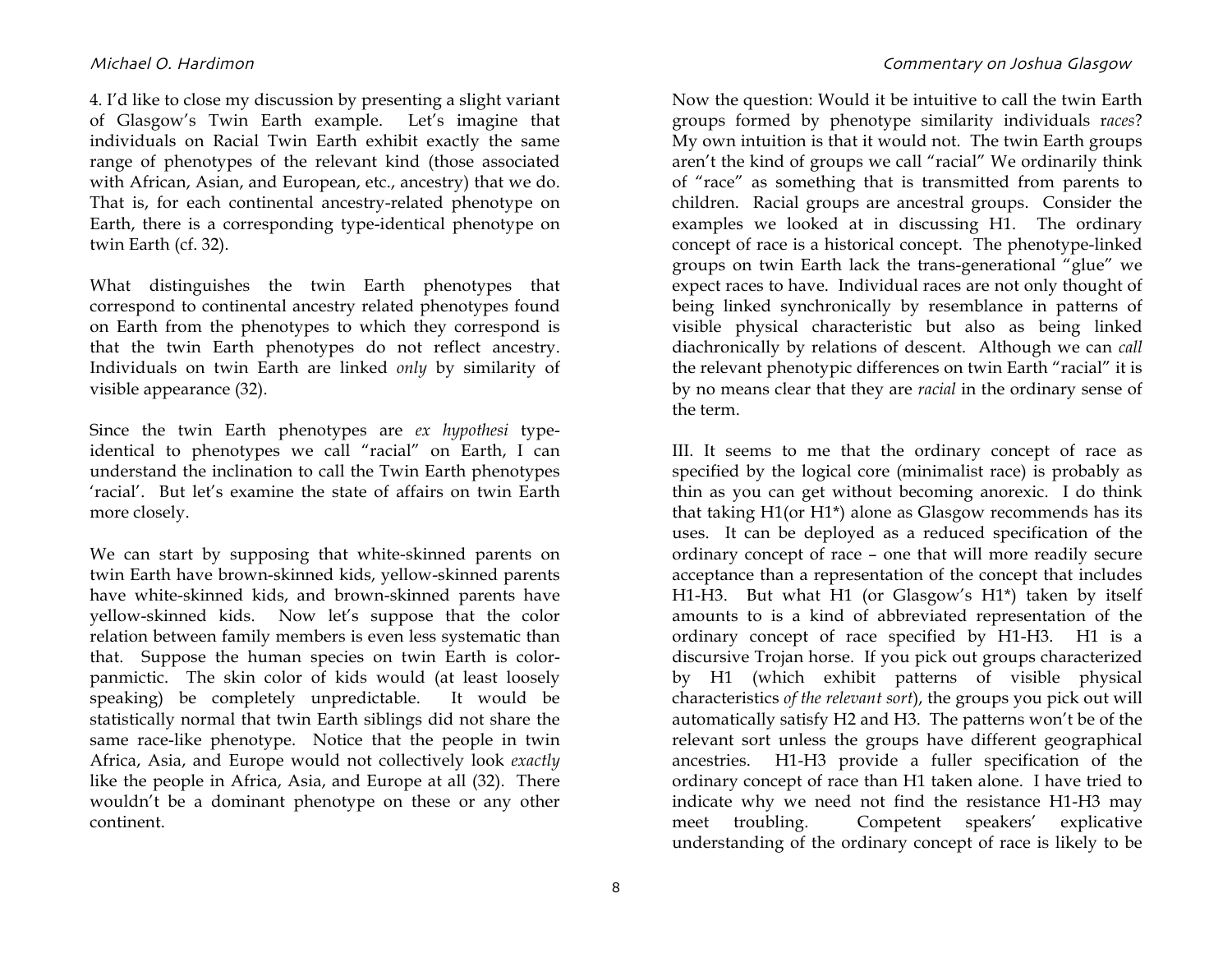incomplete or contain various errors. Recognition that H2 and H3 belong to the concept calls for more reflection than is required to see that the concept includes H1. More persuasion is needed.

If we ourselves find H1-H3 convincing as a characterization of the ordinary concept of race (and here the relevant question is a first-personal one) for this would involve ascribing to them a concept that is intuitively racial, is nonessentialist, makes sense, and secures a common subject matter.

- Hardimon, Michael O. 2003. The Ordinary Concept of Race. *Journal of Philosophy* 100: 437-55.
- Kant, Immanuel. 1777/2000. Of the Different Human Races. In *The Idea of Race*, ed. Robert Bernasconi and Tommy Lott, 8-22. Indianapolis, IN: Hackett Publishing.
- Von Linné. Carl. 1806/1997. The God-given Order of Nature. In *Race and the Enlightenment: A Reader*, ed. Emmanuel Chukwudi Eze, 10-4. Cambridge, MA: Blackwell.

### **References**

- Bernier, Francois. 1684/2000. A New Division of the Earth. In *The Idea of Race*, ed. Robert Bernasconi and Tommy Lott, 1- 4. Indianapolis, IN: Hackett Publishing.
- Blumenbach, Johann Friedrich. 1865/2000. On the Natural Variety of Mankind. In *The Idea of Race*, ed. Robert Bernasconi and Tommy Lott, 27-37. Indianapolis, IN: Hackett Publishing.
- Burge, Tyler. 1986. Intellectual Norms and Foundations of Mind. *Journal of Philosophy* 83: 697-720.
- ———. 1989. Individualism and Self-Knowledge. *Journal of Philosophy* 85: 649-63.
- ———. 1993. Concepts, Definitions, and Meanings. *Metaphilosophy* 24: 309-25.
- Diamond, Jared. 1994. Race Without Color. *Discover Magazine*.  $URL =$ .
- Glasgow, Joshua. 2009. A Theory of Race. New York: Routledge.

<sup>1</sup> I much prefer the locution 'ordinary concept of race' to 'folk concept of race' in part because I believe that the use of the term 'folk' the latter expression draws on was introduced to connote populist incompetence and standardly carries such connotations. I do not, however, think Glasgow means for his use of the term to carry this overtone. 'Ordinary' as I use it does not so much contrast with 'expert' as it does with 'technical'. It does not carry specifically populist overtones. I do not identify its content with whatever commonsense says race is.

2 One possible reason for hesitating to take it to be Glasgow's considered view that horses are not plants cannot be disputed is that he is committed to the view that he thinks the claim that the concept animal is conceptually embedded in the ordinary concept horse requires experimental confirmation (which suggests the possibility of experimental disconfirmation).

3 One worry I have about experiments designed to assess subjects judgments about the concept of race is that they may lack this conceptual granularity required to make these

 $\overline{a}$